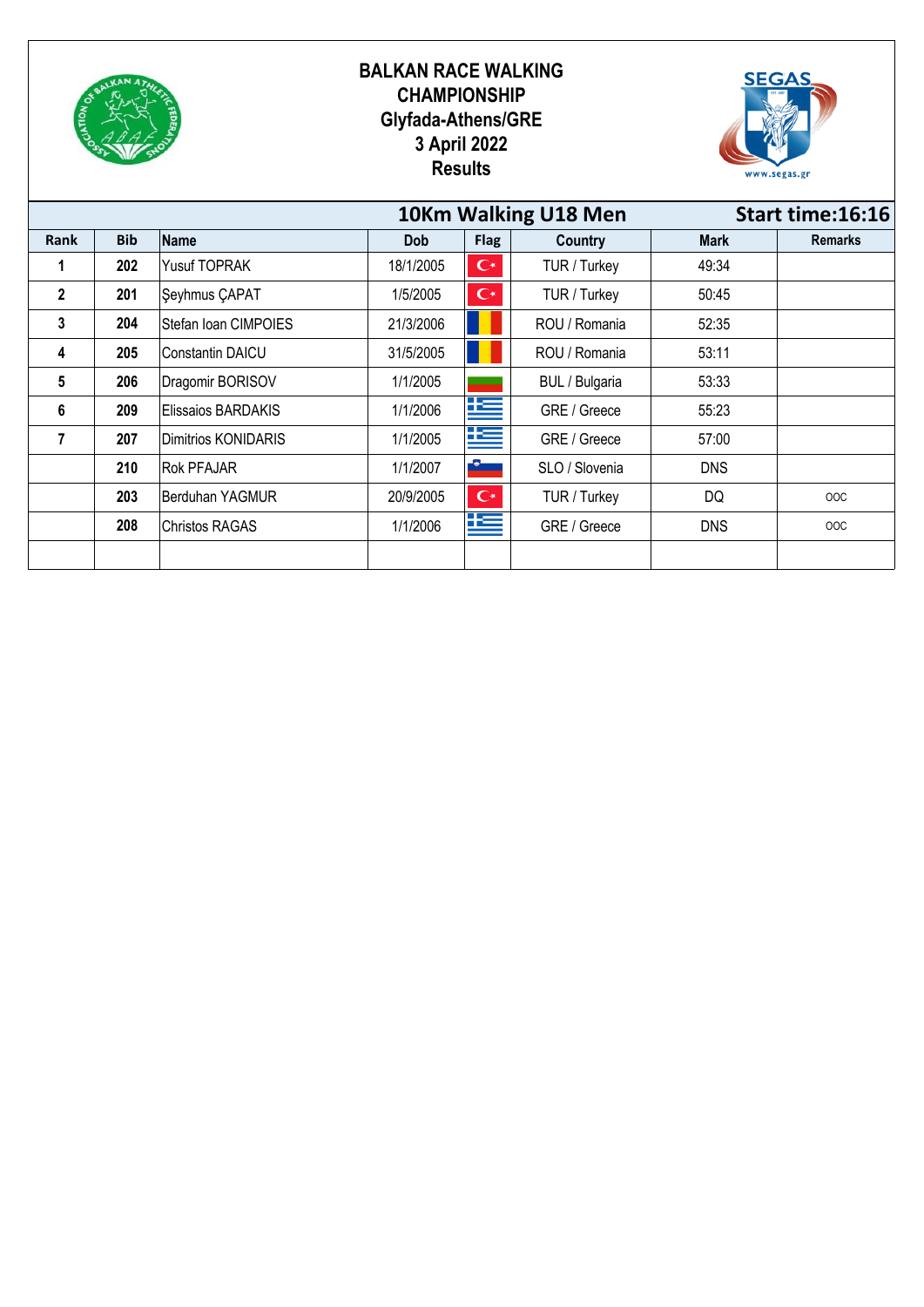



|                |            |                      |            | 10Km Walking U20 Men |                | <b>Start time:16:15</b> |                |  |  |  |
|----------------|------------|----------------------|------------|----------------------|----------------|-------------------------|----------------|--|--|--|
| <b>Rank</b>    | <b>Bib</b> | Name                 | <b>Dob</b> | <b>Flag</b>          | Country        | <b>Mark</b>             | <b>Remarks</b> |  |  |  |
|                | 301        | Mazlum DEMIR         | 19/12/2003 | $C^*$                | TUR / Turkey   | 44:20                   |                |  |  |  |
| $\overline{2}$ | 302        | Mert KAHRAMAN        | 9/2/2003   | $C^*$                | TUR / Turkey   | 46:27                   |                |  |  |  |
| 3              | 304        | Andreas PAPASTERGIOU | 29/6/2003  | 些                    | GRE / Greece   | 47:50                   |                |  |  |  |
| 4              | 310        | Jaka GRABNAR         | 19/9/2003  | -6                   | SLO / Slovenia | 49:17                   |                |  |  |  |
| 5              | 307        | Victor TURLUIANU     | 27/6/2003  |                      | ROU / Romania  | 50:33                   |                |  |  |  |
| 6              | 305        | Aristotelis BOUSDAS  | 1/1/2003   | 挂                    | GRE / Greece   | 51:54                   |                |  |  |  |
| 7              | 308        | Erkan ZAKIR          | 1/1/2004   |                      | BUL / Bulgaria | 53:59                   |                |  |  |  |
| 8              | 309        | Ivan IVANOV          | 1/1/2003   |                      | BUL / Bulgaria | 57:00                   |                |  |  |  |
|                | 303        | <b>Mikail DERE</b>   | 25/3/2004  | $\mathbb{C}^*$       | TUR / Turkey   | 47:07                   | <b>OOC</b>     |  |  |  |
|                | 306        | Georgios KRITOULIS   | 13/12/2004 | E                    | GRE / Greece   | 50:57                   | <b>OOC</b>     |  |  |  |
|                |            |                      |            |                      |                |                         |                |  |  |  |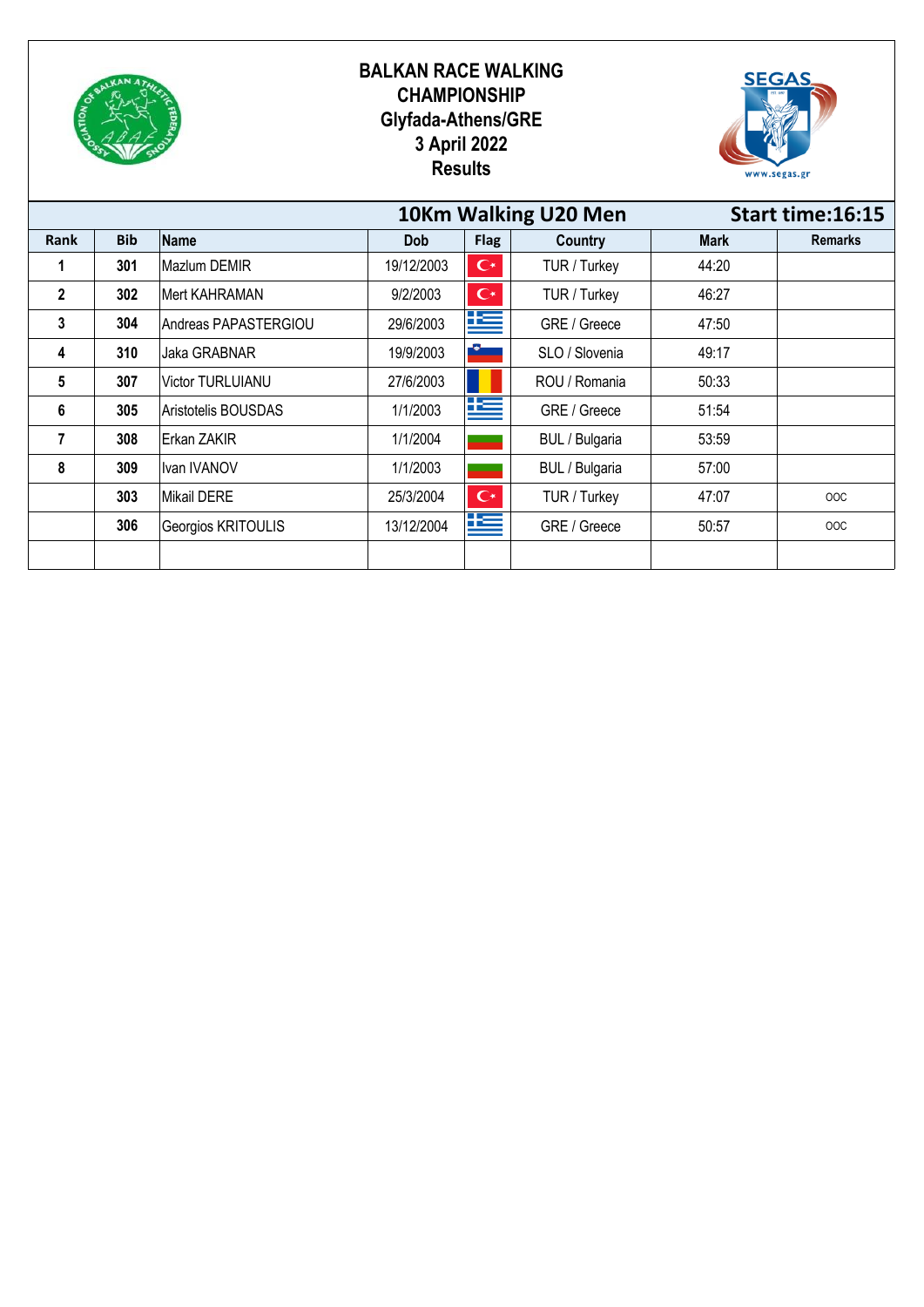



|                |            |                       |            |                    | <b>20Km Walking Senior Men</b> |             | Start time: 17:15 |  |  |  |  |
|----------------|------------|-----------------------|------------|--------------------|--------------------------------|-------------|-------------------|--|--|--|--|
| Rank           | <b>Bib</b> | Name                  | <b>Dob</b> | <b>Flag</b>        | Country                        | <b>Mark</b> | <b>Remarks</b>    |  |  |  |  |
|                | 503        | Narcis Stefan MIHĂILĂ | 4/8/1987   |                    | ROU / Romania                  | 1:30:24     |                   |  |  |  |  |
| $\overline{2}$ | 502        | Abdülselam İMUK       | 10/10/1999 | $\mathbb{C}^*$     | TUR / Turkey                   | 1:31:37     |                   |  |  |  |  |
| 3              | 506        | Selman ILHAN          | 7/12000    | $\mathbb{C}^\star$ | TUR / Turkey                   | 1:33:35     |                   |  |  |  |  |
| 4              | 501        | Andrei GAFITA         | 7/12/1996  |                    | ROU / Romania                  | 1:36:07     |                   |  |  |  |  |
| 5              | 507        | Ioannis VAITSIS       | 13/12/1995 | E                  | GRE / Greece                   | 1:37:51     |                   |  |  |  |  |
| 6              | 505        | Edis IHSAN            | 1/1/2000   |                    | <b>BUL / Bulgaria</b>          | 2:05:18     |                   |  |  |  |  |
|                | 504        | Zacharias TSAMOUDAKIS | 14/11/1996 | 坚                  | GRE / Greece                   | <b>DNF</b>  |                   |  |  |  |  |
|                |            |                       |            |                    |                                |             |                   |  |  |  |  |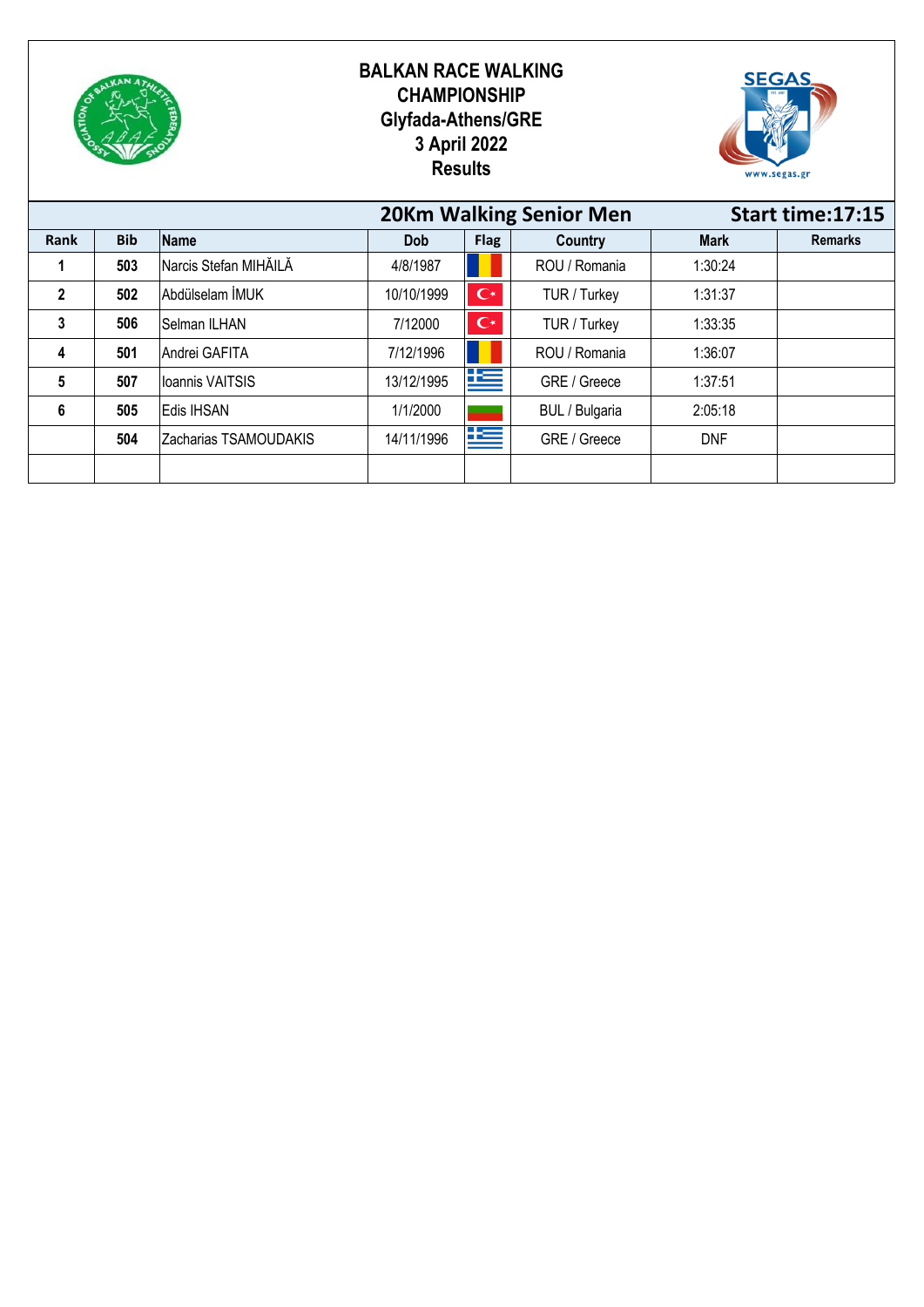



|      |            |                                |            |                | <b>35Km Walking Senior Men</b> |                | Start time:16:18 |  |  |  |  |
|------|------------|--------------------------------|------------|----------------|--------------------------------|----------------|------------------|--|--|--|--|
| Rank | <b>Bib</b> | Name                           | <b>Dob</b> | Country        | <b>Mark</b>                    | <b>Remarks</b> |                  |  |  |  |  |
|      | 702        | Alexandros PAPAMICHAIL         | 18/9/1988  | 哇              | GRE / Greece                   | 2:39:46        |                  |  |  |  |  |
| 2    | 701        | Marius Iulian COCIORAN         | 10/7/1983  |                | ROU / Romania                  | 2:45:12        |                  |  |  |  |  |
| 3    | 706        | Ionut Vasilică PLESU           | 24/5/1998  |                | ROU / Romania                  | 3:06:33        |                  |  |  |  |  |
|      | 703        | Mert ATLI                      | 23/7/1993  | $\mathbb{C}^*$ | TUR / Turkey                   | <b>DNF</b>     |                  |  |  |  |  |
|      | 704        | Konstadinos-Alexandros NTENTOP | 1/5/1994   | Ħ              | GRE / Greece                   | <b>DNF</b>     |                  |  |  |  |  |
|      | 705        | Konstantinos STAMELOS          | 20/4/1989  | 垤              | GRE / Greece                   | 3:24:42        | OOC              |  |  |  |  |
|      |            |                                |            |                |                                |                |                  |  |  |  |  |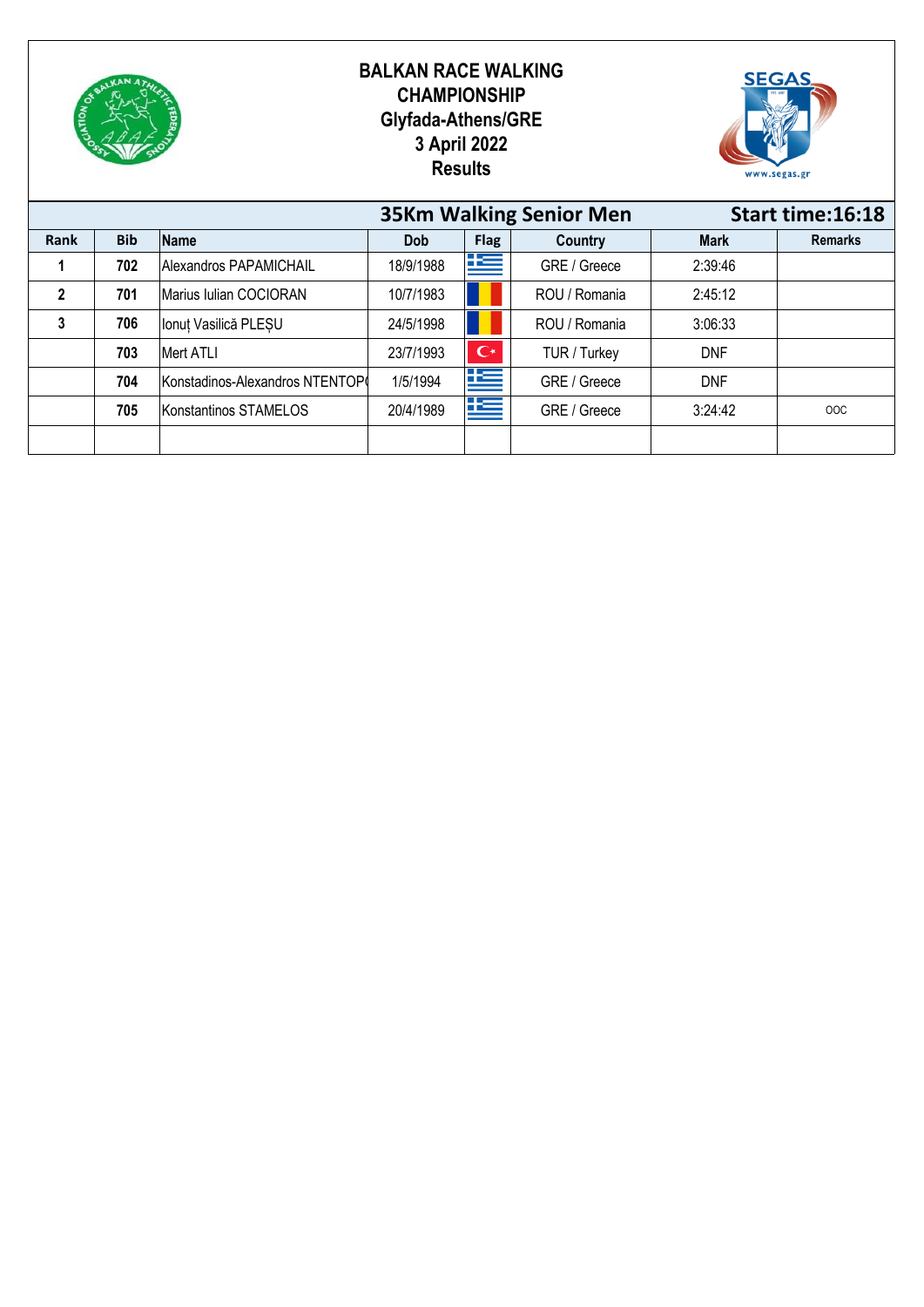



|                |            |                        |            | 10Km Walking U20 Women |                | <b>Start time:16:17</b> |                |  |  |  |
|----------------|------------|------------------------|------------|------------------------|----------------|-------------------------|----------------|--|--|--|
| Rank           | <b>Bib</b> | <b>Name</b>            | <b>Dob</b> | <b>Flag</b>            | <b>Country</b> | <b>Mark</b>             | <b>Remarks</b> |  |  |  |
|                | 410        | Sükran AYAZ            | 14/3/2003  | $C^*$                  | TUR / Turkey   | 52:03                   |                |  |  |  |
| $\overline{2}$ | 401        | Emine CEYLAN           | 31/5/2004  | $C^*$                  | TUR / Turkey   | 52:20                   |                |  |  |  |
| 3              | 404        | Sorana TUTU            | 16/1/2003  |                        | ROU / Romania  | 53:01                   |                |  |  |  |
| 4              | 403        | Anastasia ANTONOPOULOU | 27/10/2004 | Æ                      | GRE / Greece   | 54:06                   |                |  |  |  |
| 5              | 408        | Tanja ANTIĆ            | 6/9/2004   | <b>B</b>               | SRB / Serbia   | 56:50                   |                |  |  |  |
| 6              | 405        | Zafiria PAPADIMITRIOU  | 1/8/2003   | <u>ic </u>             | GRE / Greece   | 57:18                   |                |  |  |  |
| 7              | 407        | Nadya STEFANOVA        | 1/1/2004   |                        | BUL / Bulgaria | 57:47                   |                |  |  |  |
|                | 409        | Anja NEDELJKOVIĆ       | 24/5/2004  | <b>R</b>               | SRB / Serbia   | <b>DNS</b>              |                |  |  |  |
|                | 406        | Sofia-Ioanna VALIONTI  | 24/3/2004  | E                      | GRE / Greece   | 1:02:51                 | <b>OOC</b>     |  |  |  |
|                | 402        | Elif NUR ÖZBEY         | 18/3/2004  | $C^*$                  | TUR / Turkey   | <b>DNS</b>              | <b>OOC</b>     |  |  |  |
|                |            |                        |            |                        |                |                         |                |  |  |  |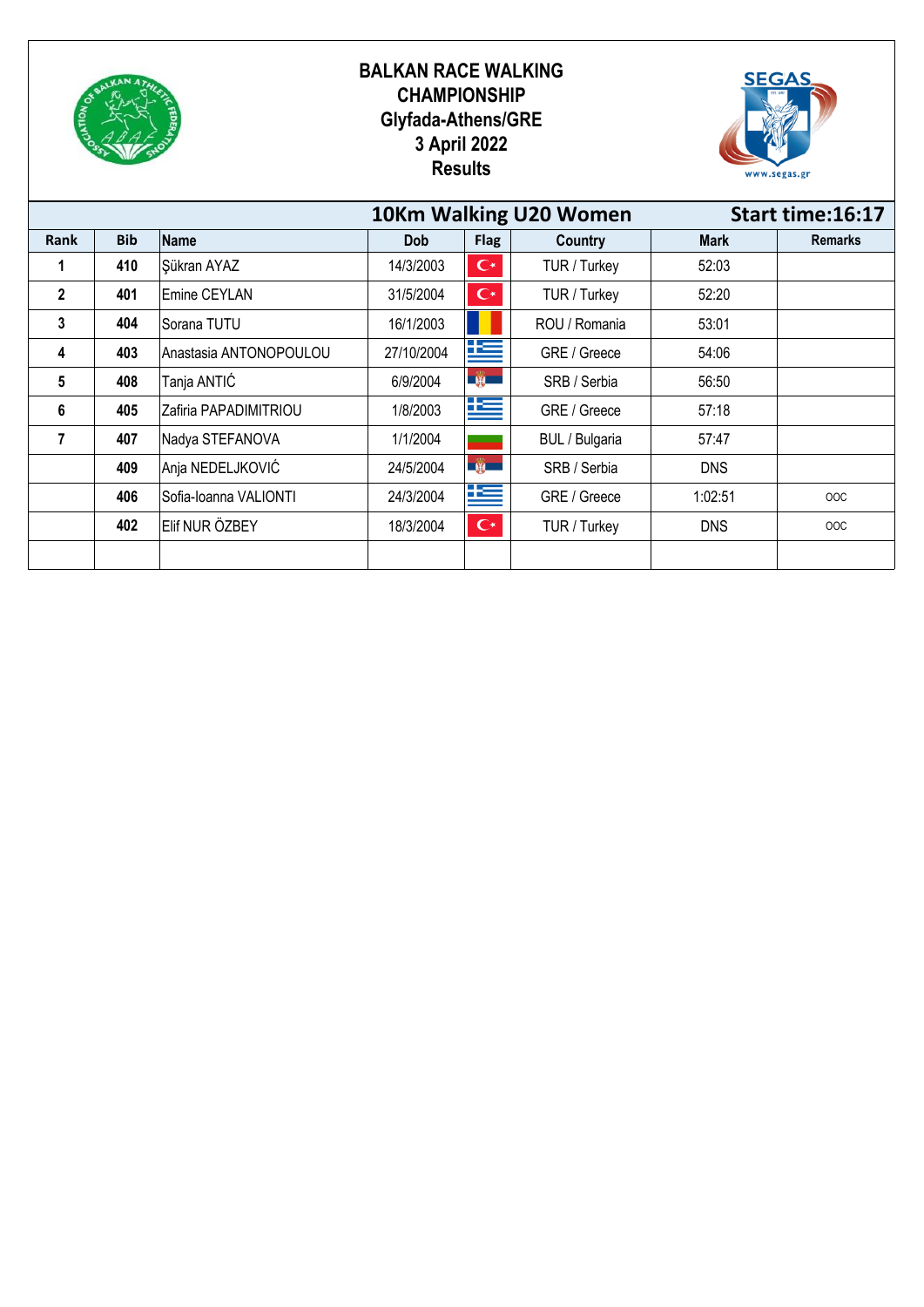



|                |            |                               | <b>20Km Walking Senior Women</b> |                | Start time: 17:16     |             |                |
|----------------|------------|-------------------------------|----------------------------------|----------------|-----------------------|-------------|----------------|
| <b>Rank</b>    | <b>Bib</b> | Name                          | <b>Dob</b>                       | <b>Flag</b>    | Country               | <b>Mark</b> | <b>Remarks</b> |
| 1              | 606        | Ayse TEKDAL                   | 28/10/1999                       | $\mathbb{C}^*$ | TUR / Turkey          | 1:38:01     |                |
| $\overline{2}$ | 602        | Mihaela ACATRINEI             | 26/2/1995                        |                | ROU / Romania         | 1:38:43     |                |
| 3              | 601        | Kader DOST                    | $C^*$<br>1/1/2000                |                | TUR / Turkey          | 1:43:13     |                |
| 4              | 608        | <sup>l</sup> Tijana SAVIĆEVIĆ | $\mathbb{R}$<br>5/8/1994         |                | SRB / Serbia          | 1:51:48     |                |
| 5              | 603        | Maria-Filippa GATI            | ١œ<br>26/9/2002                  |                | GRE / Greece          | 1:52:14     |                |
| 6              | 607        | Sofia ALIKANIOTI              | 27/4/1998                        | 些              | GRE / Greece          | 1:56:31     |                |
| 7              | 604        | Mariya ANGELOVA               | 1/1/1980                         |                | <b>BUL / Bulgaria</b> | 2:09:00     |                |
|                | 605        | Ivanina PETKOVA               | 1/1/1997                         |                | BUL / Bulgaria        | <b>DNF</b>  |                |
|                |            |                               |                                  |                |                       |             |                |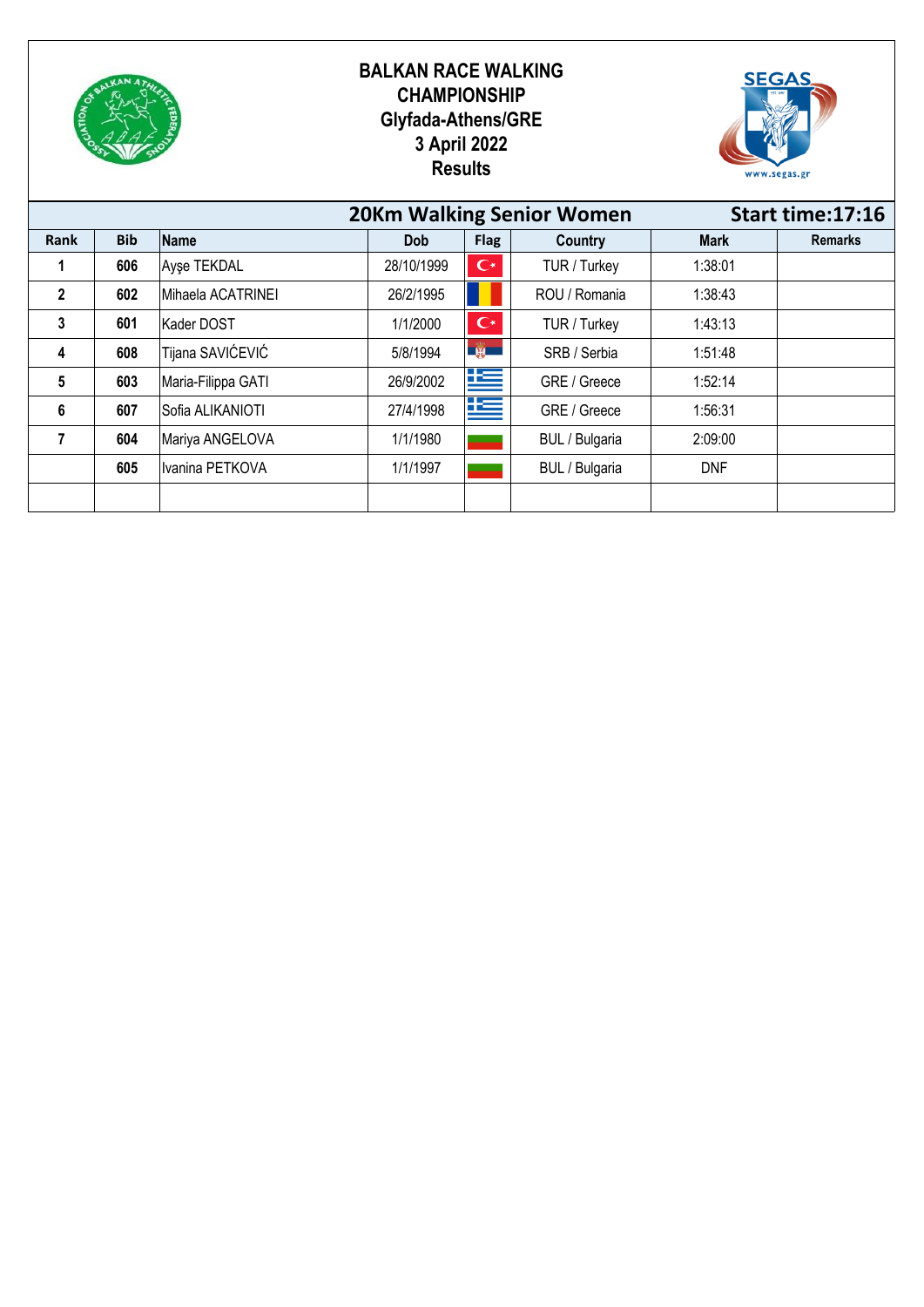



|      |            |                           |            | <b>35Km Walking Senior Women</b> |               | Start time:16:18 |                |  |  |  |
|------|------------|---------------------------|------------|----------------------------------|---------------|------------------|----------------|--|--|--|
| Rank | <b>Bib</b> | Name                      | <b>Dob</b> | <b>Flag</b>                      | Country       | <b>Mark</b>      | <b>Remarks</b> |  |  |  |
|      | 804        | Ana Veronica RODEAN       | 23/6/1984  |                                  | ROU / Romania | 3:05:40          |                |  |  |  |
| 2    | 803        | Efstathia KOURKOUTSAKI    | 31/1/1998  | Hæ                               | GRE / Greece  | 3:11:05          |                |  |  |  |
| 3    | 802        | Bedriye TEKIN             | 11/7/2001  | $\mathbb{C}^*$                   | TUR / Turkey  | 3:44:23          |                |  |  |  |
|      | 801        | Olga FIASKA               | 9/11/2001  | E                                | GRE / Greece  | <b>DNF</b>       |                |  |  |  |
|      | 805        | Mihaela Valentina PUSCASU | 22/1/1995  |                                  | ROU / Romania | <b>DNF</b>       |                |  |  |  |
|      |            |                           |            |                                  |               |                  |                |  |  |  |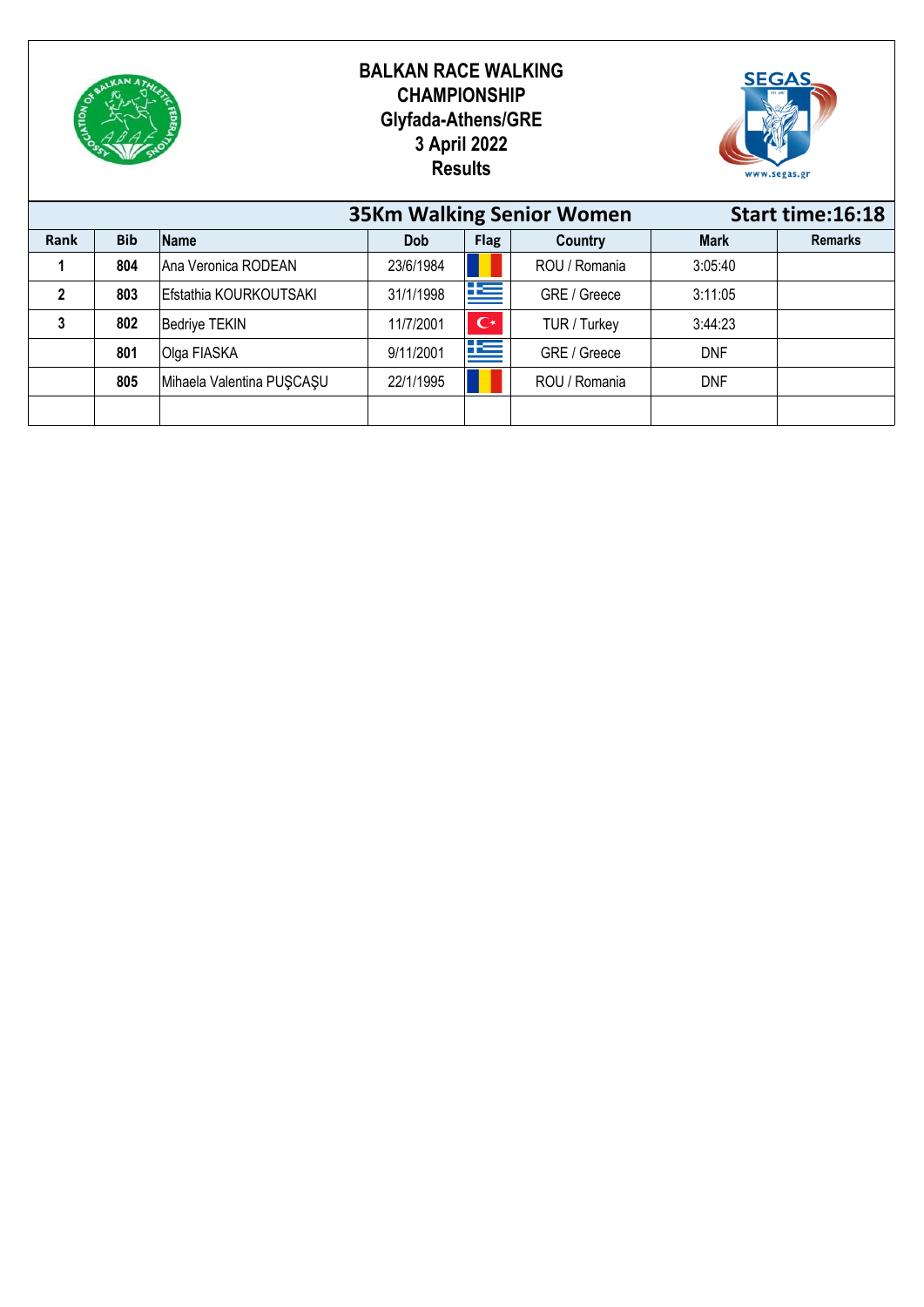



|                |            |                         |            | <b>5Km Walking U18 Women</b> |                | <b>Start time: 15:45</b> |                |  |  |  |
|----------------|------------|-------------------------|------------|------------------------------|----------------|--------------------------|----------------|--|--|--|
| <b>Rank</b>    | <b>Bib</b> | <b>Name</b>             | Dob        | <b>Flag</b>                  | Country        | <b>Mark</b>              | <b>Remarks</b> |  |  |  |
|                | 101        | Esra BİNGÖL             | 7/7/2005   | $\mathbb{C}^*$               | TUR / Turkey   | 25:21.80                 |                |  |  |  |
| $\overline{2}$ | 102        | Tülin EK                | 15/6/2005  | $C^*$                        | TUR / Turkey   | 25:27.85                 |                |  |  |  |
| 3              | 105        | Sevastiani ASLANIDOU    | 17/4/2006  | E                            | GRE / Greece   | 25:33.69                 |                |  |  |  |
| 4              | 104        | Anna ADAMI              | 17/1/2005  | H                            | GRE / Greece   | 27:49.88                 |                |  |  |  |
| 5              | 111        | Anđelina NIKOLIĆ        | 2/10/2006  |                              | SRB / Serbia   | 28:13.23                 |                |  |  |  |
| 6              | 103        | Crina Amalia ACHIHAITEI | 9/4/2006   |                              | ROU / Romania  | 29:10.04                 |                |  |  |  |
| $\overline{7}$ | 107        | Iliyana BORISOVA        | 1/1/2005   |                              | BUL / Bulgaria | 29:24.46                 |                |  |  |  |
| 8              | 112        | Milica BUNCIC           | 20/12/2005 |                              | SRB / Serbia   | 29:32.82                 |                |  |  |  |
| 9              | 109        | Andrea STOYANOVA        | 1/1/2006   |                              | BUL / Bulgaria | 30:16.31                 |                |  |  |  |
|                | 106        | Athina FLOROPOULOU      | 1/1/2007   | H                            | GRE / Greece   | 28:14.20                 | <b>OOC</b>     |  |  |  |
|                | 110        | Marianthi-Eleni DALEKOU | 1/1/2006   | H                            | GRE / Greece   | 29:36.10                 | <b>OOC</b>     |  |  |  |
|                | 108        | Pavlina-Maria VASILIOU  | 1/1/2005   | H                            | GRE / Greece   | 31:11.46                 | OOC            |  |  |  |